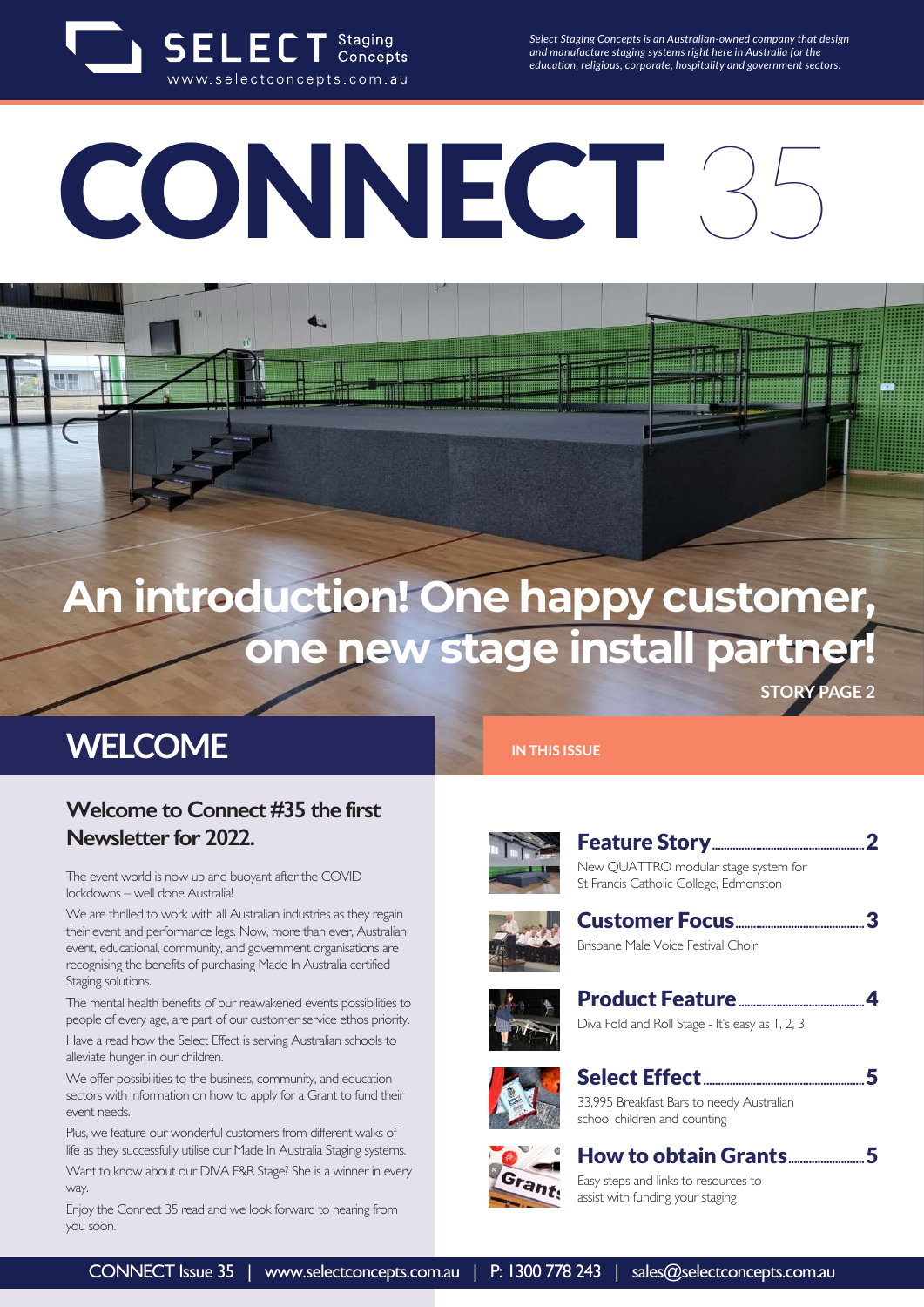

## An introduction! One happy customer, one new stage install partner!



*Early in a COVID fraught 2021, we received a request from St Francis Catholic College in Edmonston NSW, for help to design and supply a portable Stage and Access Ramp system for use at their new build College.*

The beautiful new College designed by JDH Architects, includes a comprehensive Hall/Gym, large enough for the College community to assemble.

The design brief was for a strong, safe, portable Stage with an Access Ramp– and preferably Made In Australia. All design elements, and more, are the features of our QUATTRO Modular Stage system. QUATTRO has certification complying with Australian Standards

criteria, plus is certified "Made & Owned In Australia." Completion of the College new build project was late in 2021, so

we delivered the custom manufactured 10m x 5m @900mm High QUATTRO Stage plus the 12.6m long x 1.2m wide QUATTRO Access Ramp with the mid-point and top Landings to the College. This is where we introduced our new NSW install partner, Baltic Interiors, to St Francis Catholic College for their first Stage and Access

Ramp installation. This excellent team assembled and installed the very large QUATTRO Stage and Access Ramp ready for the College community and the College opening events.

Congratulations to St Francis Catholic College – your Stage and Access Ramp is now a versatile, multi-functional system to be assembled whenever and wherever in the College grounds to suit every event requirement.

To all NSW customers, we are thrilled to offer the install service by Baltic Interiors.

Just ask for your Stage system solution – we aim to please every time!

QUATTRO Portable Stage and Access Ramp system



Fascia with Hand Rail cut away QUATTRO Fascia installed



QUATTRO Access Ramp Installed with Stage





around Stage



Access Ramp at rear of Stage QUATTRO Ramp with Mid and Top Landings



10x5 Stage 900 high with straight Ramp sketch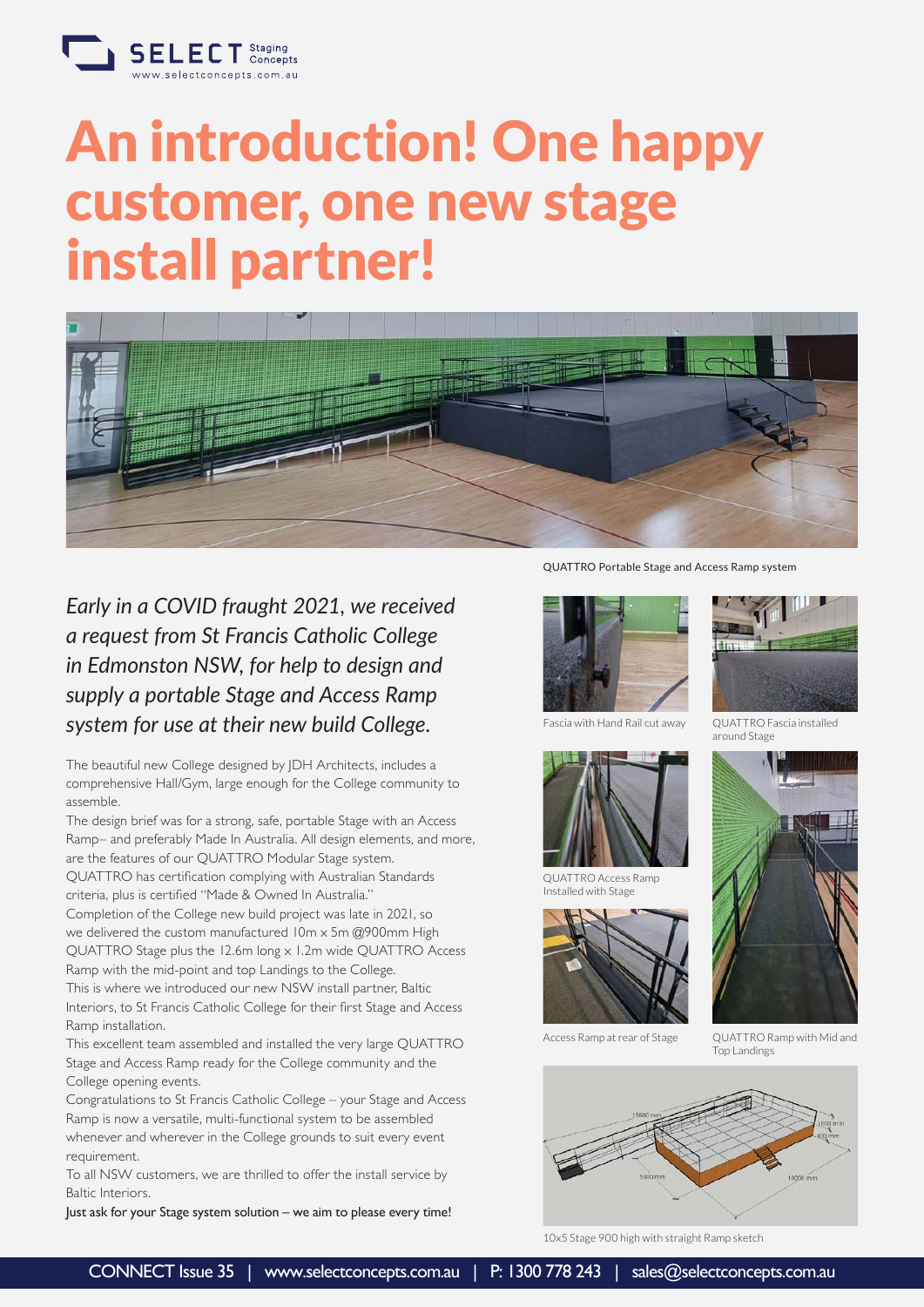

#### CUSTOMER FOCUS



## **BRISBANE MALE VOICE FESTIVAL CHOIR – PERFORMANCE READY**

*We love the economical multi-purpose features of our PILOT Modular Stage system, and our customers are never disappointed.*

Last year our new customers, Brisbane Male Voice Festival Choir, requested help to provide a solution to their need for an easily transported and simple to assemble Tiered Choir Riser system, and which would fit their Grant application budget. This talented group of Queensland men travel to venues to perform, and so needed a Tiered Stage which would also allow them to safely add seating for their members.

PILOT Tiered Seating Podiums was the answer. Initially, we supplied a two Tier Choir system which performed so well, additional PILOT Podiums and Accessories have since been ordered to create options for more Tiers. Now all members of the Choir may safely and comfortably sit or stand as the event requires.

The beauty of this modular Stage system is the flexibility to alter the configurations of the initial purchase with alternative Leg heights and safety Accessories – just like the Brisbane Male Voice Festival Choir are enjoying.



Three tier PILOT Tiered Seating Podium

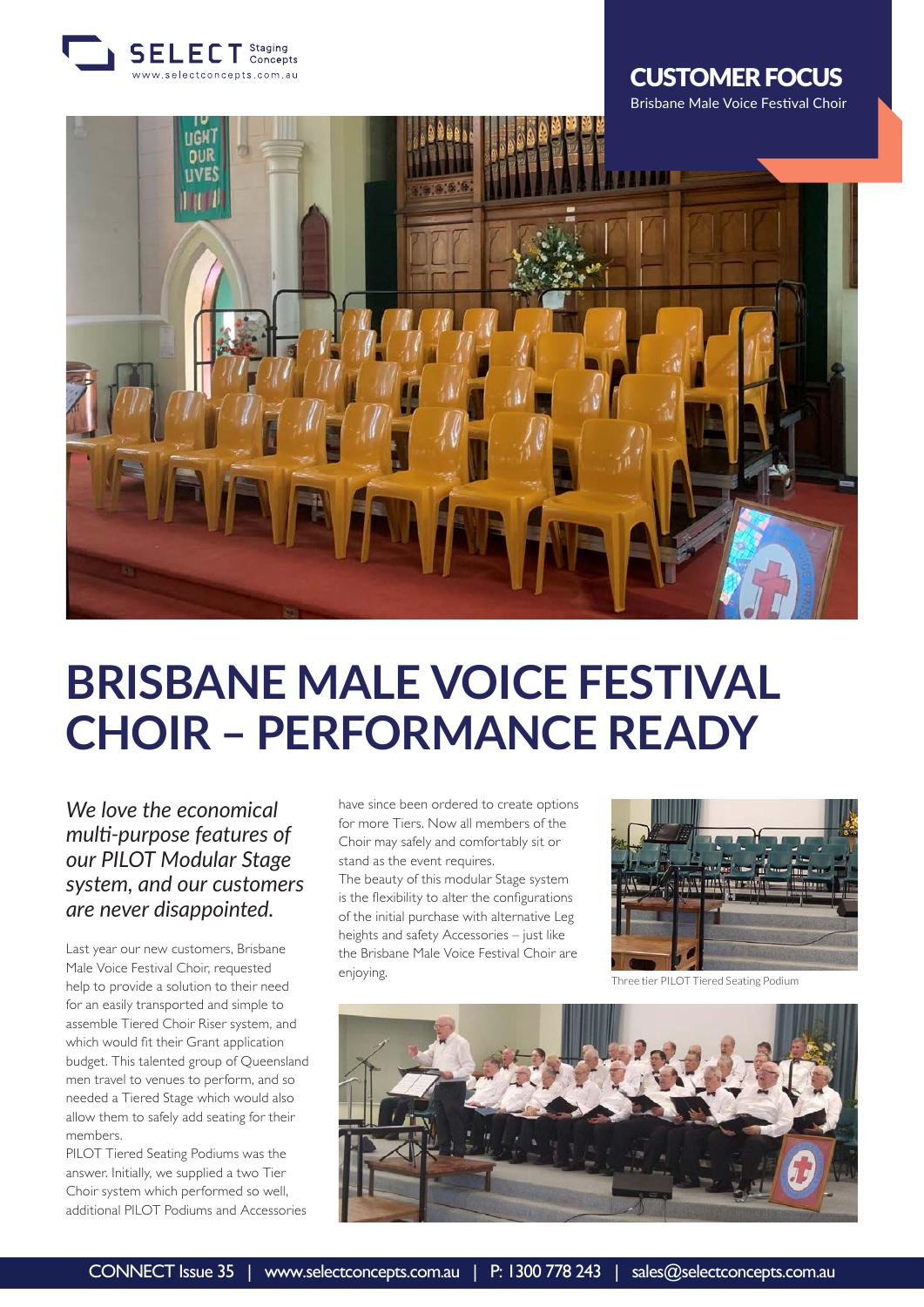

#### PRODUCT FEATURE DIVA FOLD & ROLL



DIVA Fold & Roll Stage with Logo on Valance - Tuart Forest Primary School

### **DIVA FOLD & ROLL – THE JUST RIGHT COVID SAFE STAGE SOLUTION**

*COVID safe events are as easy as 1+2+3 with Select Staging Concepts' DIVA Fold & Roll Stage Solution.*

This is now the year for successful events – just check your local event calendar. Australian event initiatives currently require COVID safe space requirements indoors and out, so that is where our unique space saving DIVA Fold & Roll Stage Podiums are a simple effective solution for every display, performance, or event requirement. Simple as 1, 2, 3 – simple to assemble as a single unit (or add multiple DIVA Podiums together for a larger event area), easy to roll away to store on their built-in trolley base, and the right solution for an outdoor Stage with our Marine Grade Carpet Stage surface (non-slip too!)

"Made In Australia" DIVA Fold & Roll Portable Stage Systems maximise event spaces indoors or out - add to existing performance equipment or create new innovative Display, Performance and Marketing event Stages specifically designed for safety, reliability, strength, and versatility. Customise your DIVA Stage system for indoor or outdoor events from our wide range of Stage Accessories - add a Disabled Access Ramp; Safety Steps & Handrails; Portable Lecterns – the options are endless! COVID safe event and performance ideas succeed with Select Staging Concepts DIVA Fold & Roll Stage Solutions.



DIVA Fold & Roll - Easy to Assemble by One Person



DIVA Fold & Roll - Easy to roll away and store DIVA Fold & Roll - Easy as 1,2,3